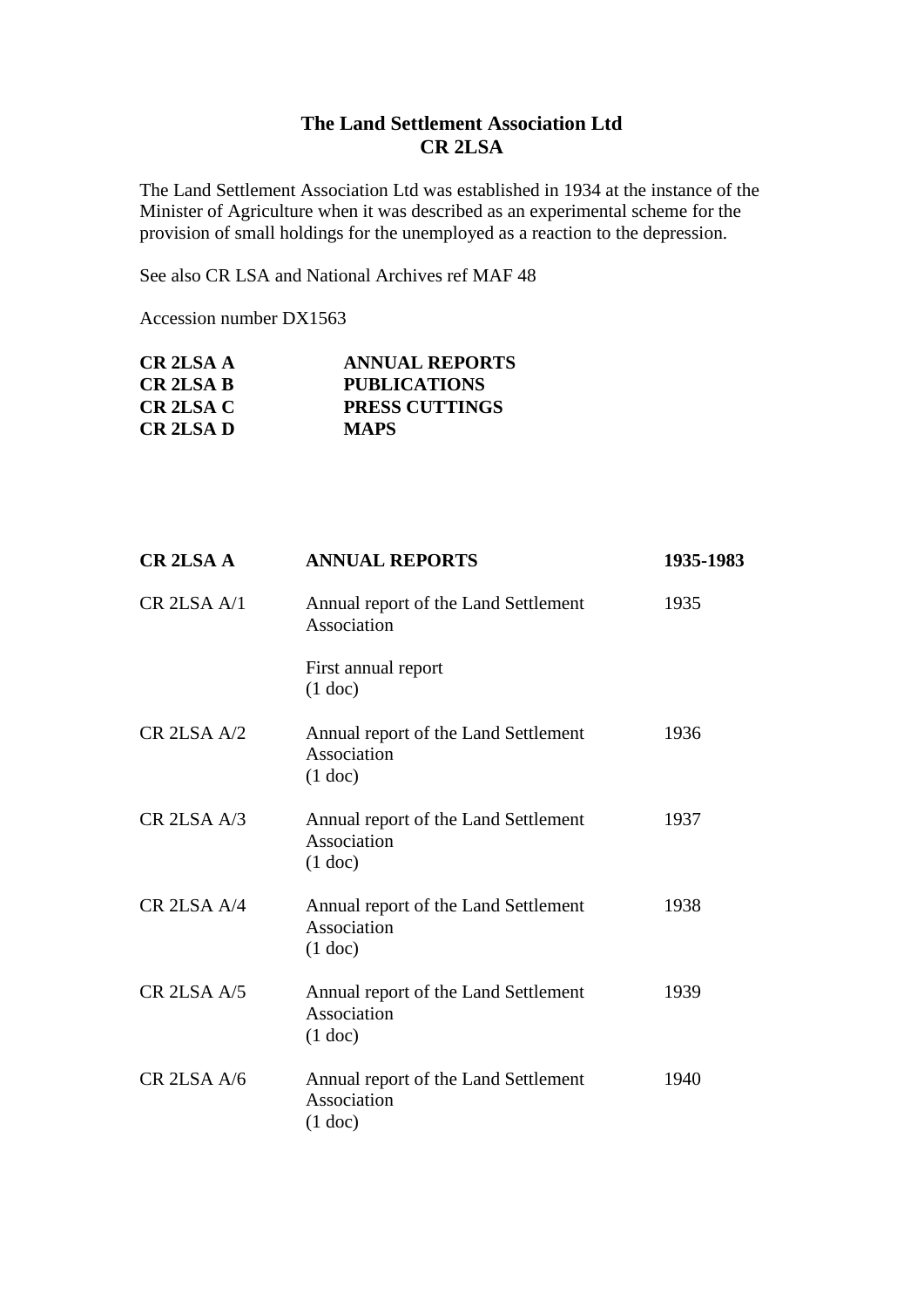| CR <sub>2LSA</sub> A/7  | Annual report of the Land Settlement<br>Association<br>$(1$ doc) | 1941 |
|-------------------------|------------------------------------------------------------------|------|
| CR <sub>2LSA</sub> A/8  | Annual report of the Land Settlement<br>Association<br>$(1$ doc) | 1942 |
| CR <sub>2LSA</sub> A/9  | Annual report of the Land Settlement<br>Association<br>$(1$ doc) | 1943 |
| CR <sub>2LSA</sub> A/10 | Annual report of the Land Settlement<br>Association<br>$(1$ doc) | 1944 |
| <b>CR 2LSA A/11</b>     | Annual report of the Land Settlement<br>Association<br>$(1$ doc) | 1945 |
| CR <sub>2LSA</sub> A/12 | Annual report of the Land Settlement<br>Association<br>$(1$ doc) | 1946 |
| CR <sub>2LSA</sub> A/13 | Annual report of the Land Settlement<br>Association<br>$(1$ doc) | 1947 |
| CR <sub>2LSA</sub> A/14 | Annual report of the Land Settlement<br>Association<br>$(1$ doc) | 1948 |
| CR <sub>2LSA</sub> A/15 | Annual report of the Land Settlement<br>Association<br>$(1$ doc) | 1949 |
| CR <sub>2LSA</sub> A/16 | Annual report of the Land Settlement<br>Association<br>$(1$ doc) | 1950 |
| CR <sub>2LSA</sub> A/17 | Annual report of the Land Settlement<br>Association<br>$(1$ doc) | 1951 |
| CR <sub>2LSA</sub> A/18 | Annual report of the Land Settlement<br>Association<br>$(1$ doc) | 1952 |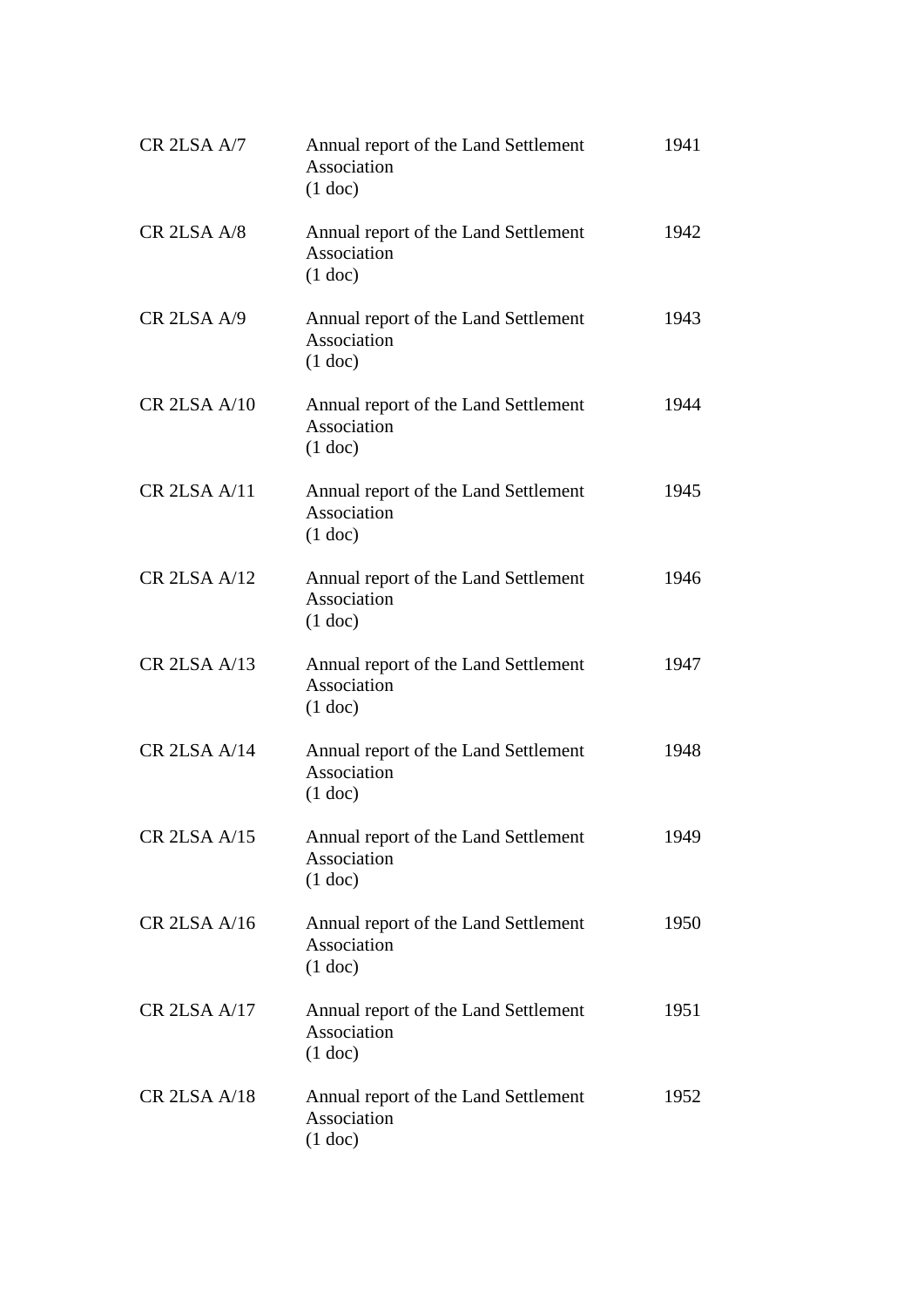| CR <sub>2LSA</sub> A/19 | Annual report of the Land Settlement<br>Association<br>$(1$ doc) | 1953 |
|-------------------------|------------------------------------------------------------------|------|
| CR <sub>2LSA</sub> A/20 | Annual report of the Land Settlement<br>Association<br>$(1$ doc) | 1954 |
| <b>CR 2LSA A/21</b>     | Annual report of the Land Settlement<br>Association<br>$(1$ doc) | 1955 |
| CR 2LSA A/22            | Annual report of the Land Settlement<br>Association<br>$(1$ doc) | 1956 |
| CR <sub>2LSA</sub> A/23 | Annual report of the Land Settlement<br>Association<br>$(1$ doc) | 1957 |
| CR <sub>2LSA</sub> A/24 | Annual report of the Land Settlement<br>Association<br>$(1$ doc) | 1958 |
| CR <sub>2LSA</sub> A/25 | Annual report of the Land Settlement<br>Association<br>$(1$ doc) | 1959 |
| CR <sub>2LSA</sub> A/26 | Annual report of the Land Settlement<br>Association<br>$(1$ doc) | 1960 |
| CR <sub>2LSA</sub> A/27 | Annual report of the Land Settlement<br>Association<br>$(1$ doc) | 1961 |
| CR <sub>2LSA</sub> A/28 | Annual report of the Land Settlement<br>Association<br>$(1$ doc) | 1962 |
| CR <sub>2LSA</sub> A/29 | Annual report of the Land Settlement<br>Association<br>$(1$ doc) | 1963 |
| CR <sub>2LSA</sub> A/30 | Annual report of the Land Settlement<br>Association<br>$(1$ doc) | 1964 |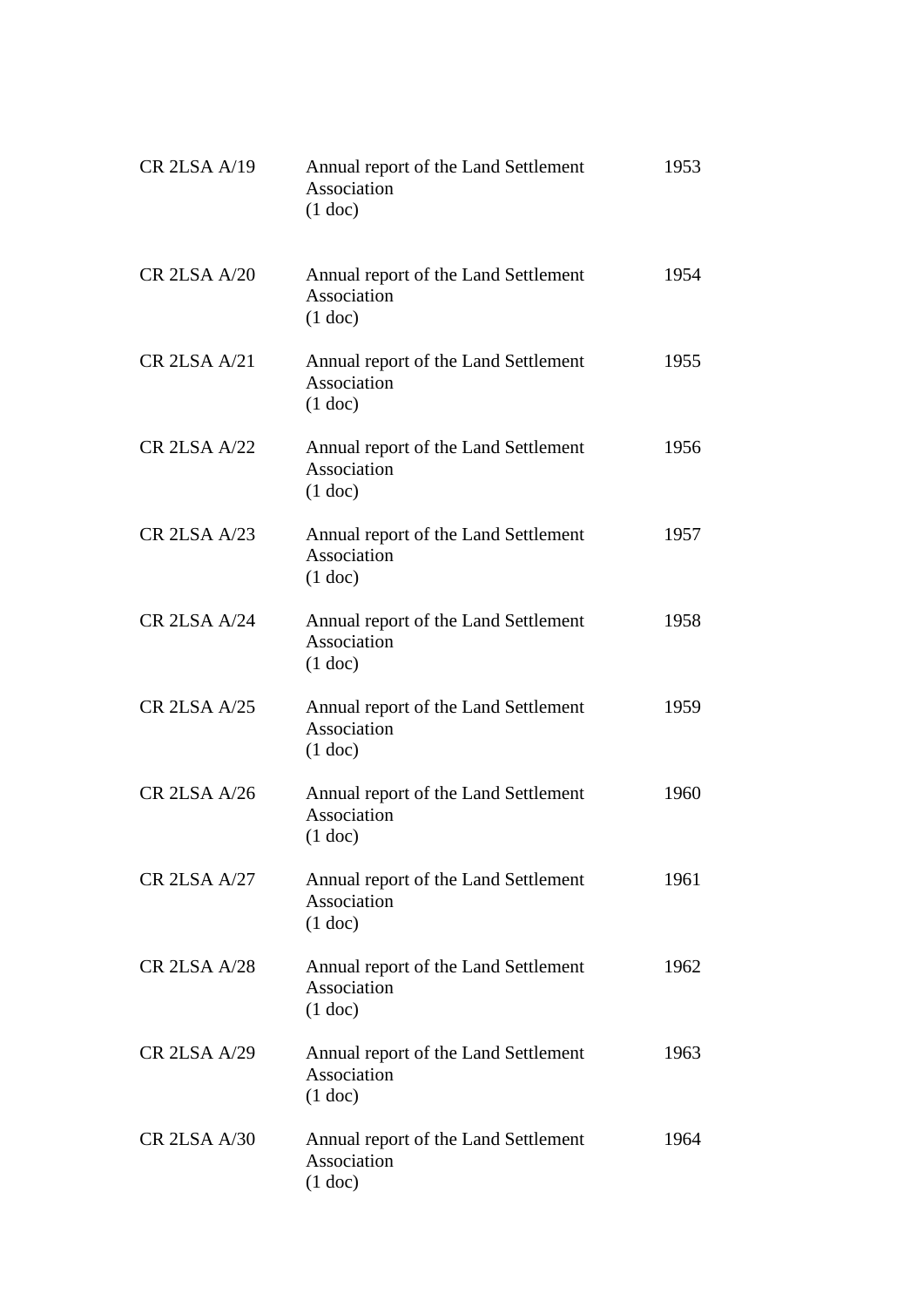| CR <sub>2LSA</sub> A/31 | Annual report of the Land Settlement<br>Association<br>$(1$ doc) | 1965 |
|-------------------------|------------------------------------------------------------------|------|
| CR <sub>2LSA</sub> A/32 | Annual report of the Land Settlement<br>Association<br>$(1$ doc) | 1966 |
| CR <sub>2LSA</sub> A/33 | Annual report of the Land Settlement<br>Association<br>$(1$ doc) | 1967 |
| CR <sub>2LSA</sub> A/34 | Annual report of the Land Settlement<br>Association<br>$(1$ doc) | 1968 |
| CR <sub>2LSA</sub> A/35 | Annual report of the Land Settlement<br>Association<br>$(1$ doc) | 1969 |
| CR <sub>2LSA</sub> A/36 | Annual report of the Land Settlement<br>Association<br>$(1$ doc) | 1970 |
| CR <sub>2LSA</sub> A/37 | Annual report of the Land Settlement<br>Association<br>$(1$ doc) | 1971 |
| CR <sub>2LSA</sub> A/38 | Annual report of the Land Settlement<br>Association<br>$(1$ doc) | 1972 |
| CR <sub>2LSA</sub> A/39 | Annual report of the Land Settlement<br>Association<br>$(1$ doc) | 1973 |
| CR <sub>2LSA</sub> A/40 | Annual report of the Land Settlement<br>Association<br>$(1$ doc) | 1974 |
| CR <sub>2LSA</sub> A/41 | Annual report of the Land Settlement<br>Association<br>$(1$ doc) | 1975 |
| CR <sub>2LSA</sub> A/42 | Annual report of the Land Settlement<br>Association<br>$(1$ doc) | 1976 |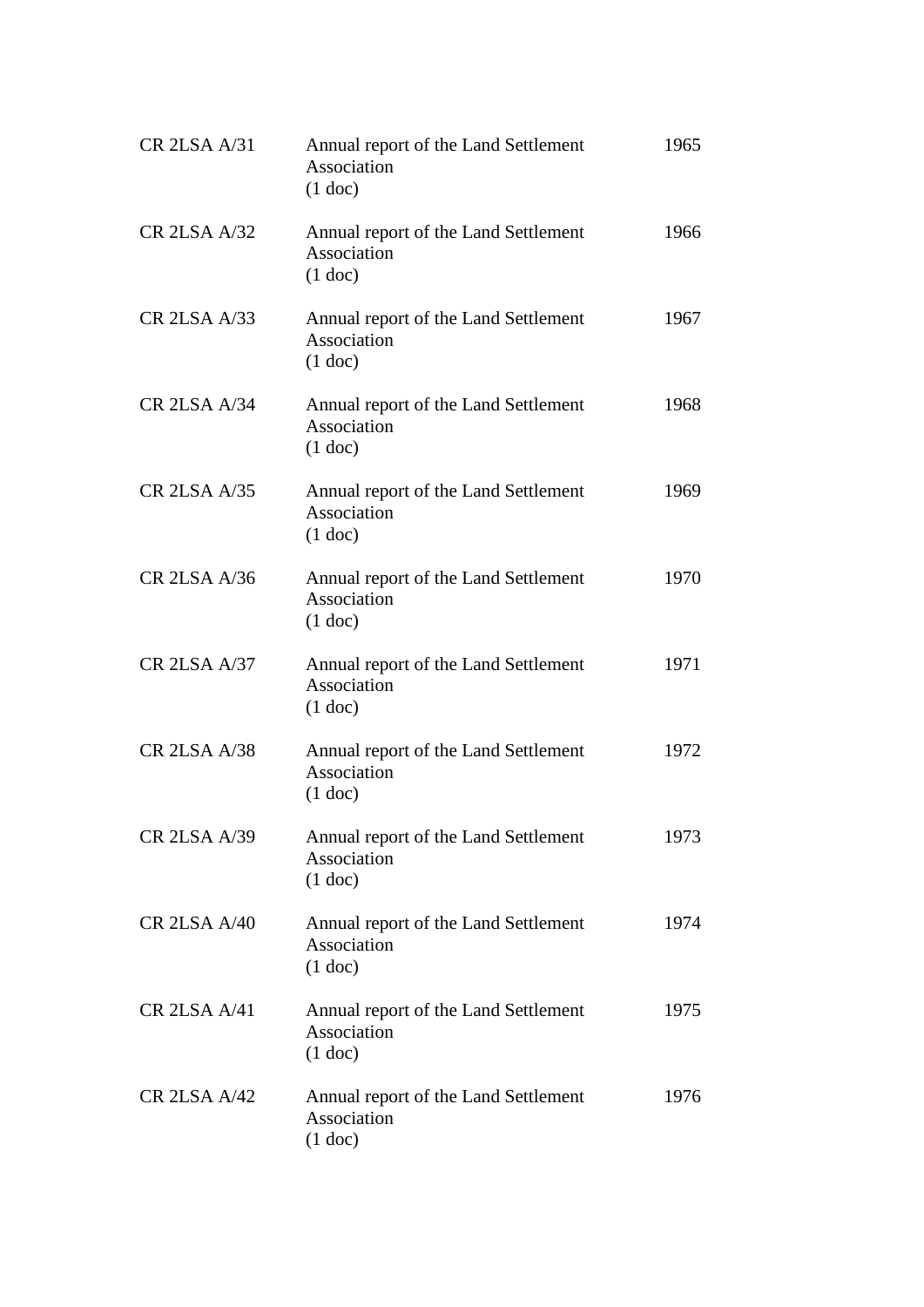| CR <sub>2LSA</sub> A/43 | Annual report of the Land Settlement<br>Association<br>$(1$ doc)                                                                 | 1977      |
|-------------------------|----------------------------------------------------------------------------------------------------------------------------------|-----------|
| CR <sub>2LSA</sub> A/44 | Annual report of the Land Settlement<br>Association<br>$(1$ doc)                                                                 | 1978      |
| CR <sub>2LSA</sub> A/45 | Annual report of the Land Settlement<br>Association<br>$(1$ doc)                                                                 | 1979      |
| CR <sub>2LSA</sub> A/46 | Annual report of the Land Settlement<br>Association<br>$(1$ doc)                                                                 | 1980      |
| CR <sub>2LSA</sub> A/47 | Annual report of the Land Settlement<br>Association<br>$(1$ doc)                                                                 | 1981      |
| CR <sub>2LSA</sub> A/48 | Annual report of the Land Settlement<br>Association                                                                              | 1982-1983 |
|                         | Final report<br>$(1$ doc)                                                                                                        |           |
| <b>CR2LSAB</b>          | <b>PUBLICATIONS</b>                                                                                                              | 1935-2005 |
| $CR$ 2LSA $B/I$         | Publications relating to allotments,<br>smallholdings, small domestic livestock in<br>gardens                                    | 1939-1967 |
| CR 2LSA B/1/1           | Report of the Smallholdings Advisory<br>Council<br>$(1$ doc)                                                                     | 1949      |
| $CR$ 2LSA $B/1/2$       | Report of the Allotments Advisory<br>Committee<br>$(1$ doc)                                                                      | 1950      |
| CR 2LSA B/1/3           | Reports of the Friends Allotments Committee<br>and the Central Committee (Allotment<br>gardens for the Unemployed)<br>$(6$ docs) | 1939-1947 |
| CR 2LSA B/1/4           | A Guide to Domestic Food Production<br>$(1$ doc)                                                                                 | 1956      |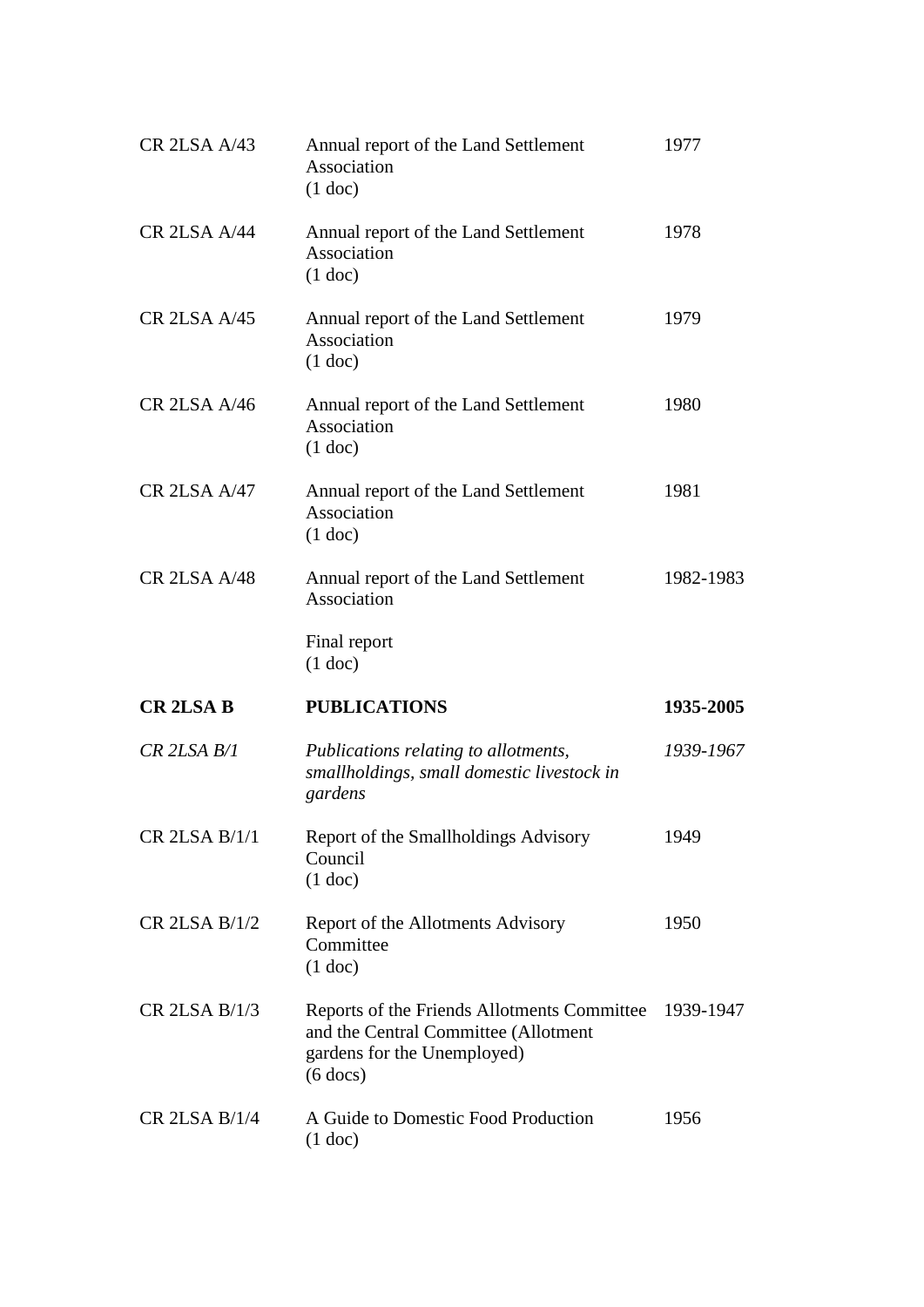| CR 2LSA B/1/5        | Report entitled Departmental Committee of<br><b>Inquiry into Statutory Smallholdings Final</b><br>Report<br>$(1$ doc) | 1967                         |
|----------------------|-----------------------------------------------------------------------------------------------------------------------|------------------------------|
| CR 2LSA B/1/6        | Housing of Small Domestic Livestock in<br><b>Gardens and Allotments</b><br>$(1$ doc)                                  | 1952                         |
| CR 2LSA B/1/7        | Food from Gardens and Allotments<br>$(1$ doc)                                                                         | 1956                         |
| <b>CR 2LSA B/1/8</b> | Poultry Management by G. H. Purvis F.C.S.<br>$(1$ doc)                                                                | $n.d.[1930's-$<br>1940's]    |
| CR 2LSA B/1/9        | Planned Poultry Keeping by Keith Wilson<br>N.D.P.<br>$(1$ doc)                                                        | $n.d.[1930's-$<br>$1940's$ ] |
| CR 2LSA B/1/10       | Land for Townsmen<br>$(1$ doc)                                                                                        | n.d.[1940's]                 |
| CR 2LSA B/1/11       | Two Feet on the Ladder by John L. Jones<br>$(1$ doc)                                                                  | 1961                         |
| CR 2LSA B/1/12       | Publications relating to Stock Allotments<br>$(3$ docs)                                                               | 1940's                       |
| $CR$ 2LSA $B/2$      | <b>Group Holdings</b>                                                                                                 | 1935-1940's                  |
| CR 2LSA B/2/1        | Land Settlement Part Time Group Holdings<br>$(1$ doc)                                                                 | $n.d.[1930's-$<br>$1940's$ ] |
| CR 2LSA B/2/2        | Part Time Group Holdings for Unemployed<br>Men<br>$(1$ doc)                                                           | $n.d.[1930's-$<br>$1940's$ ] |
| CR 2LSA B/2/3        | <b>Group Holdings</b><br>$(1$ doc)                                                                                    | 1935-1939                    |
| $CR$ 2LSA/3          | <b>History</b>                                                                                                        | 1948-2005                    |
| CR 2LSA B/3/1        | The Land Settlement Association – Its<br>History and Present Form by K. J. McCready<br>$(1$ doc)                      | 1974                         |